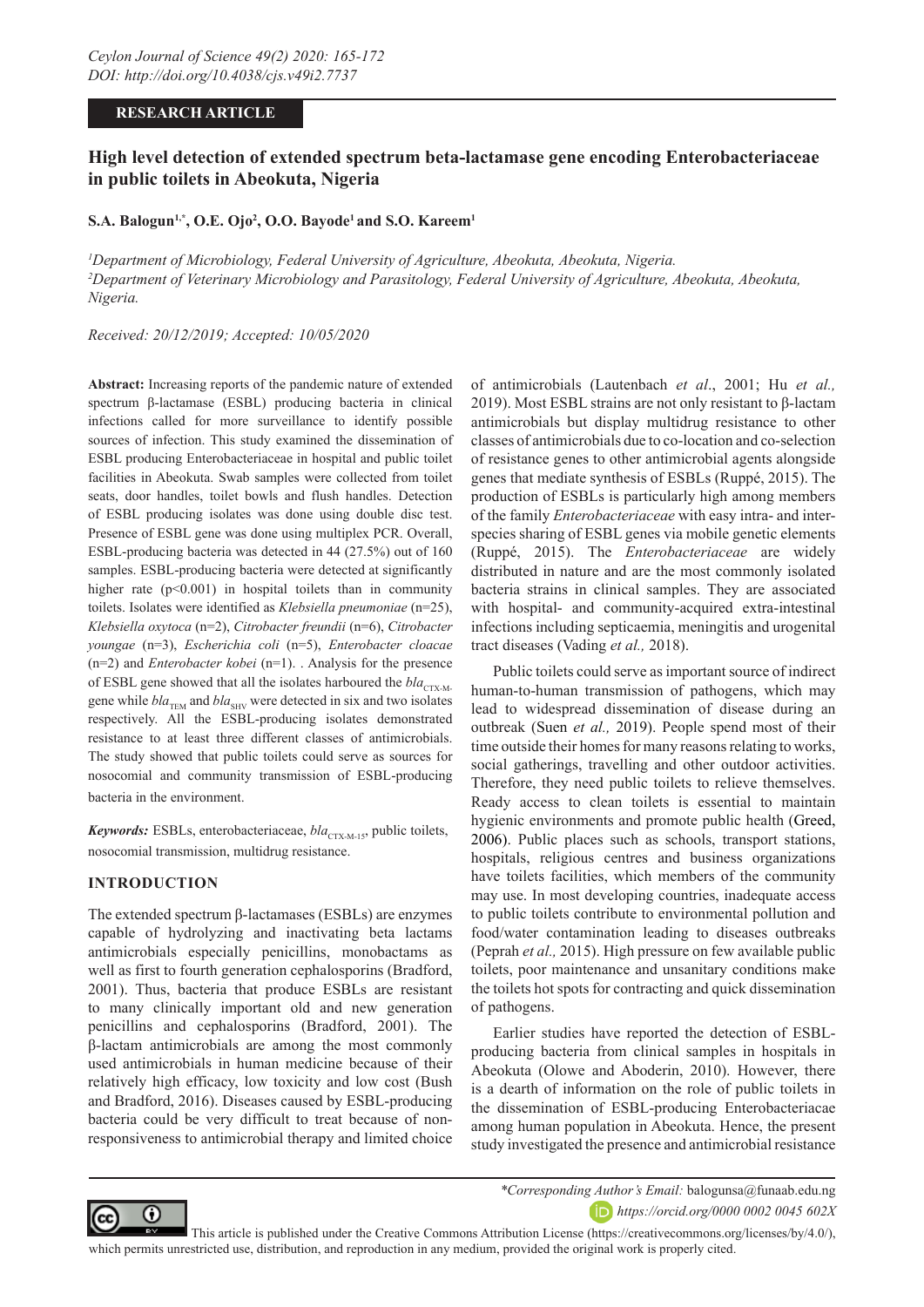of ESBL-producing Enterobacteriaceae in selected public toilets in Abeokuta, Nigeria.

### **MATERIALS AND METHODS**

### **Collection of samples**

One hundred and sixty swab samples were collected from 40 public toilets in Abeokuta. In each toilet, four swab samples were taken from surfaces as follows: toilet seats, toilet bowls, toilet flush handle and door handle. Samples were collected within a period of 10 weeks from April to June 2017. Toilets located within hospitals (n=20) and community (n=20) settings were investigated. Samples were collected from toilets in three public hospitals (hospital setting) as well as from a religious worship centre, a bus station and a tertiary institution (community setting). Samples were properly labelled and preserved in icepack for transportation to the laboratory. Microbiological analysis commenced within 12 hours of sample collection.

### **Isolation of ESBL-producing isolates from swab samples**

Each swab sample was inoculated into nine mililitres of buffer peptone water (BPW) and incubated at 37 °C overnight for pre-enrichment. A loopful of the pre-enrichment broth was streaked on MacConkey agar supplemented with ampicillin (100mg/L). This was incubated at 37  $\,^{\circ}$ C for 18 hours. Discrete colonies on MacConkey-ampicillin agar were separately transferred onto MacConkey agar supplemented with cefotaxime (1mg/L) for selective isolation of cefotaxime resistant strains. All cefotaxime resistant isolates were tested for phenotypic detection of ESBL producer using cefpodoxime/cefpodoximeclavulanic acid combination disk test kit (Oxoid DD0029) according to the manufacturer's instruction and in line with recommendations of Clinical and Laboratory Standard Institute (CLSI, 2016). Briefly, test isolate was thoroughly emulsified in normal saline. The suspension was adjusted to an optical density corresponding to 0.5 McFarland standard. This was uniformly spread over Mueller Hinton agar (MHA) plate. Cefpodoxime and cefpodoximeclavulanic acid disks were firmly placed on the surface of the inoculated MHA. The plate was incubated at  $35 \pm 2$ <sup>o</sup>C for 18 hours. The difference in the diameter of zones of inhibition between cefpodoxime and cefpodoximeclavulanic acid disks was determined. Isolates with a difference of five millimeter or above were confirmed as phenotypic ESBL producers.

# **Bacterial Identification**

Preliminary bacterial identification was based on cultural characteristics on MacConkey agar. Further identification of phenotypic ESBL-producers into genera and species was done based on biochemical characterization using commercial biochemical kit for the identification of Gram negative bacteria (Microbact GNB 24E, OxoidR Basingstoke, UK) and by the MALDI-TOF MS technique.

# **Phenotypic antimicrobial susceptibility testing of ESBL producing isolates**

All identified ESBL-producing isolates were tested for susceptibility to selected antimicrobial agents using the Kirby-Bauer disk diffusion method. Isolates were tested for susceptibility to the following antimicrobials: amikacin (30 μg), amoxicillin/clavulanic acid (20/10 μg), ampicillin (10 μg), cefotaxime (30 μg), cefoxitin (30 μg), ceftazidime (30 μg), chloramphenicol (10 μg), ciprofloxacin (5 μg), ertapenem (10 μg), gentamycin (10 μg), kanamycin (30 μg), nalidixic acid (30 μg), streptomycin (10 μg), sulphamethoxazole/trimethoprim (23.75/1.25 μg), tetracycline (30 μg) and trimethoprim (5 μg). Antimicrobial susceptibility test was performed on Muller Hinton agar (MHA) with bacterial suspension of approximately  $1 \times 10^6$ colony forming units/ml of bacterial cells (0.5 McFarland standard) in normal saline. Test procedures and result interpretation were done according to the guideline of Clinical and Laboratory Standard Institute (CLSI, 2016). *Escherichia coli* (ATCC 25922) was included in the test for quality control.

### **Detection of ESBL genes**

Genomic DNA was extracted from all phenotypic ESBLproducing isolates by thermolysis as previously describe (Ojo *et al*., 2016). Amount of DNA was quantified by nanospectrophotometry. The DNA concentration was adjusted to a final working concentration of 100ng/µl. ESBL-determinant genes (*bla*<sub>CTX-M-group1</sub>, *bla*<sub>CTX-M-group9</sub>,  $bla_{\text{SHV}}$  and  $bla_{\text{TEM}}$ ) were detected by multiplex ( $bla_{\text{CTX-M-group1}}$ ,  $bla_{\text{CTX-M-group}}$  and  $bla_{\text{SHV}}$ ) or simplex  $(bla_{\text{TEM}})$  polymerase chain reaction assay using previously described specific primers and amplification conditions (Olesen et al., 2004; Grobner *et al*., 2009; Cullik *et al*., 2010). A second round of PCR assay followed by nucleotide sequencing and sequence analysis were used for further determination of *bla*<sub>CTX-M-group1</sub> gene variants (Ojo *et al.*, 2016; Okpara *et al*., 2018). *Escherichia coli* isolates were assigned to phylogenetic groups (A, B1, B2, C, D, E, and F) using a PCR-based classification method (Clermont *et al.*, 2013).

# **Statistical analysis**

The prevalence of ESBL-producing bacteria in toilet facilities in Abeokuta was compared using Chi-squared test and P values of <0.05 were considered statistically significant. All data were analysed using Statistical package for the Social Sciences software (SPSS version 16).

# **RESULTS**

One hundred and thirteen (70.6%) of all 160 swab samples from public toilets yielded ampicillin resistant bacteria (Table 1). Sixty-one (76.3%) of the ampicillin-resistant isolates were from samples collected from hospital toilets while 52 (65.0%) were from community toilets samples. Sixty-five (40.6%) of all 160 samples were positive for cefotaxime-resistant isolates. The cefotaxime resistant isolates were predominantly from hospital toilets (48/80; 60.0%). Only 17 (21.3%) cefotaxime-resistant isolates originated from community toilets.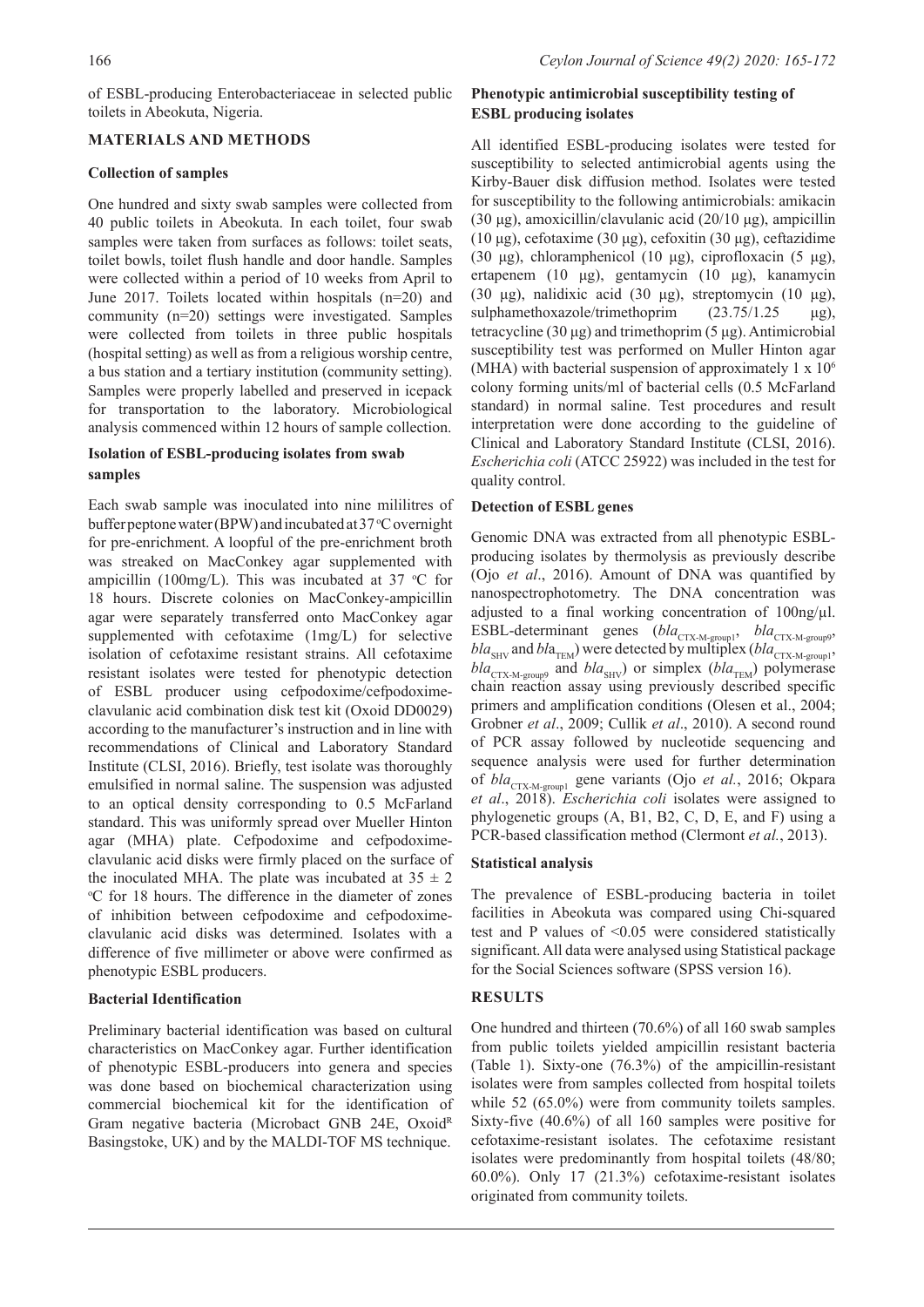Among the 65 cefotaxime-resistant isolates, 44 were confirmed as phenotypic ESBL-producers. The positive samples represented 27.5% of the total 160 swab samples examined (Table 1). The rate of detection of ESBLproducing bacteria was significantly higher ( $p > 0.05$ ) in hospital toilets (41.3%) than in community toilets (13.8%). All (100.0%) the hospital toilets tested positive for ESBLproducing bacteria as at least one of the four swab samples collected from each of the 20 hospital toilets yielded an ESBL-producer. In contrast, only five (25.0%) of the 20 community toilets tested positive for ESBL-producing bacteria. The five positive community toilets were located within religious worship centre and tertiary institution. None of the samples from toilets located within the bus station tested positive for ESBL-producing bacteria.

The ESBL-producing bacteria were identified as *Klebsiella pneumoniae* (25/160; 15.6%), *Klebsiella oxytoca* (2/160; 1.3%), *Citrobacter freundii* 6/160; 3.8%), *Citrobacter youngae* (3/160; 1.9%), *Escherichia coli* (5/160; 3.1%), *Enterobacter cloacae* (2/160; 1.3%) and *Enterobacter kobei* (1/169; 0.6%) (Table 2). The rate of detection of ESBL-producing *K. pneumoniae* was significantly higher (p>0.001) than other bacterial species.

All the ESBL-producing isolates tested positive for the

*bla*<sub>CTX-M-group1</sub> gene. Nucelotide sequence analysis showed that all the isolates haboured the ESBL gene variant  $bla_{\text{CTX-M-15}}$ . In addition,  $bla_{\text{TEM}}$  and  $bla_{\text{SHV}}$  were detected in two and six isolates respectively. The  $bla_{\text{TEM}}$  was present only in *E. coli* (n=2) while  $bla_{SHV}$  gene was found only in *K. pneumoniae* (n=6). The *E. coli* isolates belonged to phylogenetic groups A  $(n=1)$ , D  $(n=1)$  and F  $(n=3)$ . All the *E. coli* isolates originated from hospital toilets.

The 44 ESBL-producing isolates were all susceptible to ertapenem but showed 100% resistance to ampicillin, cefotaxime, ceftazidime, sulphomethoxazole/trimethoprim, tetracycline and trimethoprim. In addition, there was 95.5% resistance to ciprofloxacin, 88.6% to nalidixic acid, 86.4% to kanamycin, 84.1% to streptomycin, 81.8% to gentamicin, 75.0% to amoxicillin/clavulanic acid, 56.8% to chloramphenicol, 18.2% to amikacin and 15.9% to cefoxitin (Table 3). All the isolates demonstrated multiple drug resistance trait with resistance to at least an antimicrobial each from more than three different classes of antimicrobials.

| Toilet/sample category (sample size) | $($ %)<br><b>Number</b><br>isolate | $($ %)<br>of Number<br>ampicillin-resistant cefotaxime-resistant phenotypic<br>isolate | (%)<br>of<br>of Number<br><b>ESBL-</b><br>producers |
|--------------------------------------|------------------------------------|----------------------------------------------------------------------------------------|-----------------------------------------------------|
| <b>Hospital toilets</b>              |                                    |                                                                                        |                                                     |
| Toilet seats and bowls (40)          | 35(87.5)                           | 29(72.5)                                                                               | 19(47.5)                                            |
| Flush and door handles (40)          | 26(65.0)                           | 19(47.5)                                                                               | 14(35.0)                                            |
| Sub-total $(80)$                     | 61(76.3)                           | 48 $(60.0)$                                                                            | 33(41.3)                                            |
| <b>Community toilets</b>             |                                    |                                                                                        |                                                     |
| Toilet seats and bowls (40)          | 27(67.5)                           | 8(20.0)                                                                                | 5(12.5)                                             |
| Flush and door handles (40)          | 25(62.5)                           | 9(22.5)                                                                                | 6(15.0)                                             |
| Sub-total (80)                       | 52(65.0)                           | 17(21.3)                                                                               | 11(13.8)                                            |
| Total $(160)$                        | 113(70.6)                          | 65(40.6)                                                                               | 44 (27.5)                                           |

**Table 1:** Phenotypic detection of extended spectrum β-lactamase producing bacteria in public toilets in Abeokuta, Nigeria.

**Table 2:** Distribution pattern of ESBL-producing *Enterobacteriaceae* in public toilets in Abeokuta, Nigeria.

| Bacteria isolates     | Hospital toilets         |                  | Community toilets        |                          | Total $(N=160)$ |
|-----------------------|--------------------------|------------------|--------------------------|--------------------------|-----------------|
|                       | Toilet seats and         | Flush and door   | Toilet seats and         | Flush and door           |                 |
|                       | bowls $(N=40)$           | handles $(N=40)$ | bowls $(N=40)$           | handles $(N=40)$         |                 |
| Klebsiella pneumoniae | $12(30.0\%)$             | $6(15.0\%)$      | $4(10.0\%)$              | $3(7.5\%)$               | $25(15.6\%)$    |
| Klebsiella oxytoca    | $1(2.5\%)$               | $1(2.5\%)$       | $\overline{\phantom{a}}$ | $\overline{\phantom{a}}$ | $2(1.3\%)$      |
| Escherichia coli      | $2(5.0\%)$               | $3(7.5\%)$       | $\overline{\phantom{a}}$ | $\overline{\phantom{a}}$ | $5(3.1\%)$      |
| Citrobacter freundii  | $2(5.0\%)$               | $2(5.0\%)$       | $\overline{\phantom{a}}$ | $2(5.0\%)$               | $6(3.8\%)$      |
| Citrobacter youngae   | $1(2.5\%)$               | $1(2.5\%)$       | $\overline{\phantom{a}}$ | $1(2.5\%)$               | $3(1.9\%)$      |
| Enterobacter cloacae  | $\overline{\phantom{0}}$ | $1(2.5\%)$       | $1(2.5\%)$               |                          | $2(1.3\%)$      |
| Enterobacter kobei    | $1(2.5\%)$               |                  | $\overline{\phantom{a}}$ | $\overline{\phantom{0}}$ | $1(0.6\%)$      |
| Total                 | 19 (47.5%)               | $14(35.0\%)$     | $5(12.5\%)$              | $6(15.0\%)$              | 44 (27.5%)      |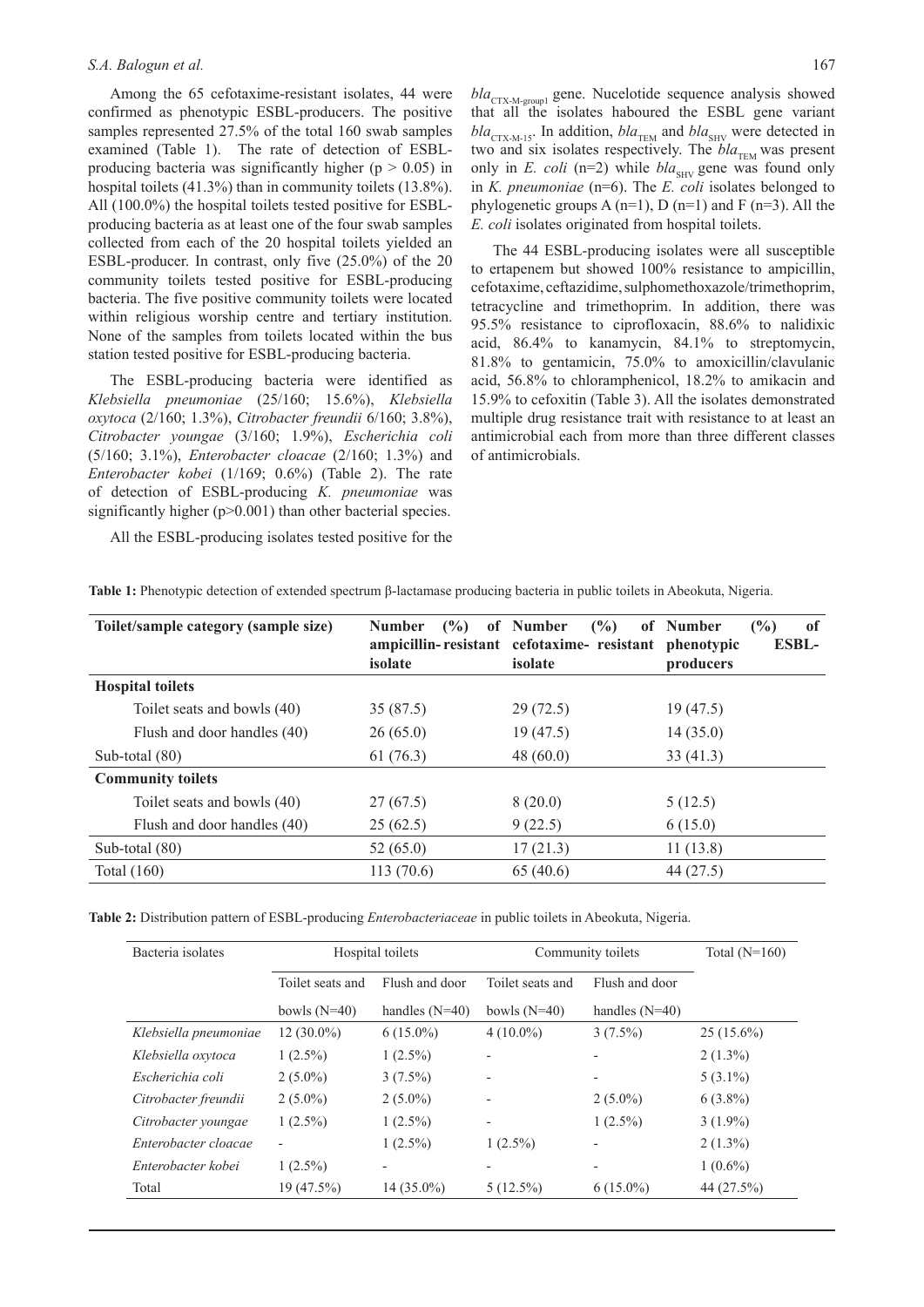| Antimicrobial agents           | Number $(\%)$ of resistant isolates |                 |                  |                  |                |
|--------------------------------|-------------------------------------|-----------------|------------------|------------------|----------------|
|                                | Klebsiella spp                      | Citrobacter spp | Escherichia coli | Enterobacter spp | Total $(N=44)$ |
|                                | $(N=27)$                            | $(N=9)$         | $(N=5)$          | $(N=3)$          |                |
| Amikacin                       | 5(18.5)                             | 3(33.3)         | 0(0.0)           | 0(0.0)           | 8(18.2)        |
| Amoxicillin/clavulanic acid    | 18 (66.7)                           | 7(77.8)         | 5(100.0)         | 3(100.0)         | 33(75.0)       |
| Ampicillin                     | 27(100.0)                           | 9(100.0)        | 5(100.0)         | 3(100.0)         | 44 (100.0)     |
| Cefotaxime                     | 27(100.0)                           | 9(100.0)        | 5(100.0)         | 3(100.0)         | 44 (100.0)     |
| Cefoxitin                      | 2(7.4)                              | 4(44.4)         | 0(0.0)           | 1(33.3)          | 7(15.9)        |
| Ceftazidime                    | 27(100.0)                           | 9(100.0)        | 5(100.0)         | 3(100.0)         | 44 (100.0)     |
| Chloramphenicol                | 13(48.1)                            | 6(66.7)         | 3(60.0)          | 3(100.0)         | 25(56.8)       |
| Ciprofloxacin                  | 25(92.6)                            | 9(100.0)        | 5(100.0)         | 3(100.0)         | 42(95.5)       |
| Ertapenem                      | 0(0.0)                              | 0(0.0)          | 0(0.0)           | 0(0.0)           | 0(0.0)         |
| Gentamicin                     | 22(81.5)                            | 9(100.0)        | 4(80.0)          | 1(33.3)          | 36(81.8)       |
| Kanamycin                      | 22(81.5)                            | 9(100.0)        | 4(80.0)          | 3(100.0)         | 38 (86.4)      |
| Nalidixic Acid                 | 24 (88.9)                           | 7(77.8)         | 5(100.0)         | 3(100.0)         | 39 (88.6)      |
| Streptomycin                   | 23(85.2)                            | 7(77.8)         | 5(100.0)         | 2(66.7)          | 37(84.1)       |
| Sulphamethoxazole/trimethoprim | 27(100.0)                           | 9(100.0)        | 5(100.0)         | 3(100.0)         | 44 (100.0)     |
| Tetracycline                   | 27(100.0)                           | 9(100.0)        | 5(100.0)         | 3(100.0)         | 44 (100.0)     |
| Trimethoprim                   | 27(100.0)                           | 9(100.0)        | 5(100.0)         | 3(100.0)         | 44 (100.0)     |

**Table 3:** Antimicrobial rates of ESBL-producing *Enterobacteriaceae* from public toilets in Abeokuta, Nigeria.

#### **DISCUSSION**

ESBL-producing bacteria constitute an important group of antimicrobial resistant bacteria with significant challenge to infection management in the healthcare sector. In the present study, ESBL-producing bacteria were detected in high frequency in public toilets within hospital and community settings. All the investigated public toilets within hospitals yielded ESBL-producing bacteria as against 25% of the public toilets within the community. The high level detection of ESBL-producing bacteria in hospital toilets signifies the level of contamination and ease of transmission of these bacteria within hospital settings. These bacteria could be transmitted to in-patients, healthcare workers and visitors to the hospitals. Using public toilets within the hospital is thus more likely to predispose to contracting ESBL-producing bacteria than using toilets within the community. The higher detection of ESBLproducing bacteria in hospital toilets than in community toilets also suggests infectious sources within hospitals as the likely origins of toilets contamination. Extended spectrum β-lactamase producing bacteria has been reported in sewage (Mahato *et al.*, 2019) and air (Solomon *et al*., 2017) samples from hospitals. Moreover, the aggregation of patients who are carriers of ESBL-producing bacteria in hospital wards could enhance easy dissemination of these bacteria within hospital settings. Earlier authors have reported high isolation rates of ESBL-producing bacteria from clinical specimens from hospitalized patients (Rubio-Perez *et al.,* 2012). It could also be that the use of antimicrobial agents in the hospitals facilitate the selection and proliferation of ESBL-producing bacteria in patients receiving antimicrobial therapy, which in turn serve to contaminate toilets and help the dissemination of the

bacteria. Initial observations of resistance to cefotaxime and other new generation cephalosporins in clinical isolates from hospitals was attributed to extensive use of the cephalosporins (Sirot *et al.,* 1987).

The present study showed that the possible transmission of ESBL-producing bacteria through toilets is not limited to toilets within hospitals. Public toilets in the community could also be sources of dissemination of ESBL-producing bacteria within human population in the study area. Contamination of community toilets could be from apparently healthy carriers, hospital outpatients or clinically infected individuals who are not seeking medical attention from hospitals. A previous study identified ESBLproducing Enterobacteriaceae in apparently healthy people in the community with higher prevalence of *Klebsiella* spp than *E. coli* (Maharjan *et al.,* 2018). Wherever might be the primary source of contamination, public toilets are likely foci for contracting ESBL-producing bacteria similar to other pathogens. Earlier studies have identified public toilets as sources of possible spread of infections within the community especially during disease outbreaks (Johnson *et al.,* 2013; Suen *et al.,* 2019). The use of public toilets within the community could be a risk factor for insidious transmission of ESBL-producing bacteria to unsuspecting people (Dayan, 2004).

Findings from the present study showed that ESBLproducing trait is present among different species of *Enterobacteriaceae* being detected in *Klebsiella* spp, *Citrobacter* spp, *Escherichia coli* and *Entrobacter* spp. Diverse species from the family Enterobacteriaceae including those identified in the present study are known to produce ESBLs (Mesa *et al*., 2006; Guet-Revillet *et al.,* 2012; Dziri *et al*., 2016). The production of ESBLs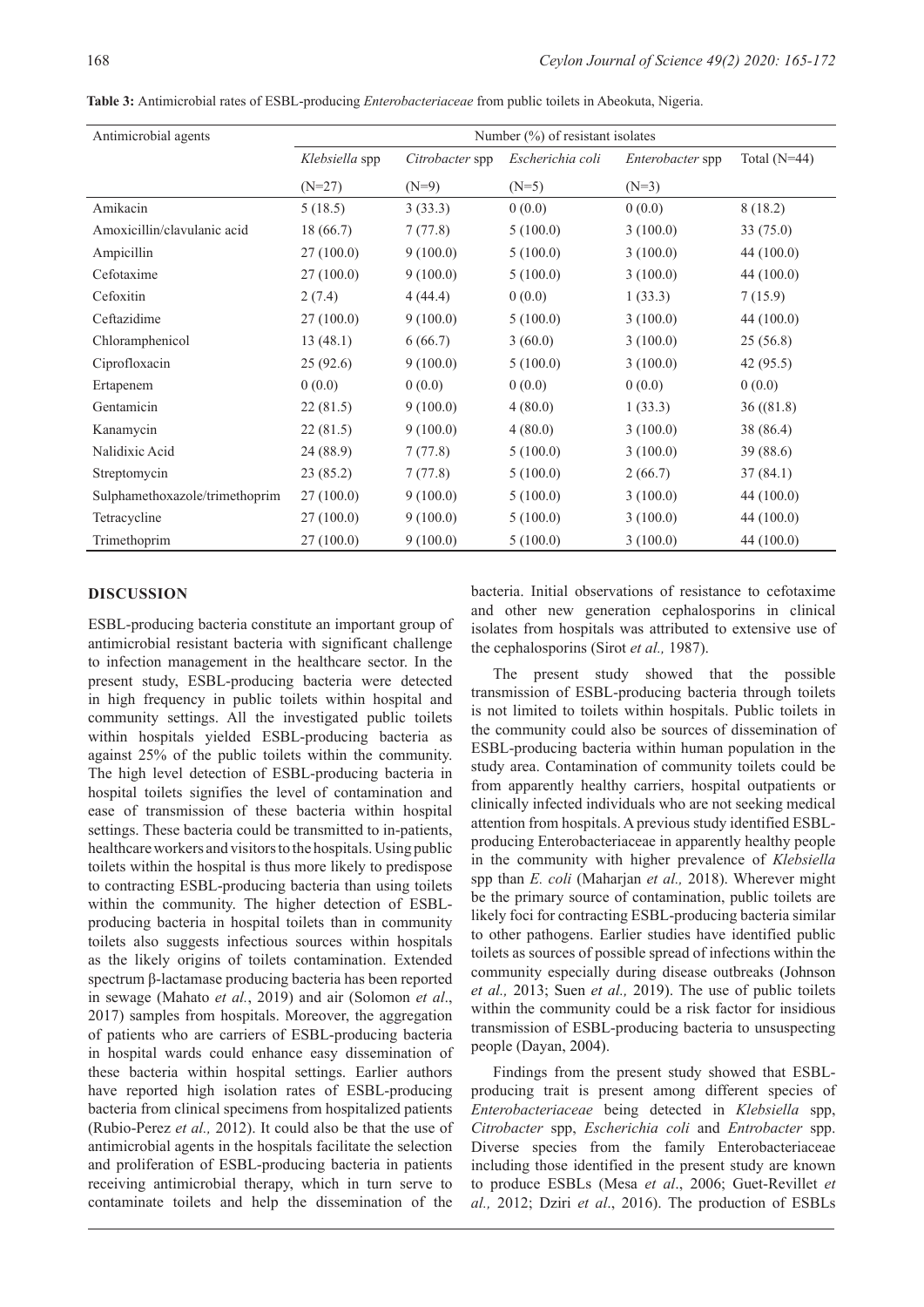is common among members of the *Enterobacteriaceae* bacteria due to intra- and inter-species sharing of ESBL traits via transferrable mobile genetic elements (Vaidya, 2011). In this study, *Klebsiella* spp was the most commonly encountered ESBL-producing species. This finding is similar to earlier reports by other authors who reported higher occurrence of *Klebsiella* spp among ESBLproducers than other species (Sturenburg and Mack, 2003; Gröbner *et al.,* 2009). *Klebsiella* spp are dominant ESBL producer especially from clinical samples in hospitals (Gröbner *et al.,* 2009). The CTX-M enzyme, which is the most widely spread ESBL type was first reported in *Klebsiella* spp from hospital setting (Sirot *et al.*, 1987). All the bacterial species identified in this study are known to produce clinical infection in humans either as major or opportunistic pathogens (Ledeboer *et al.,* 2015). These pathogens have also been implicated in cases of communityacquired and nosocomial infections in hospitalized patients (Ling *et al.,* 2005; Weinstein *et al.,* 2005; Mehrad *et al.,* 2015). Previous studies have identified ESBL-producing *Enterobacteriaceae* in clinical samples in hospitals within Abeokuta (Olowe and Aboderin, 2010) but none has investigated the possible roles of public toilets in the transmission of these pathogens. The detection of ESBLproducing bacteria in public toilets as observed in this study is of significant public health implication. The involvement of ESBL-producing bacteria in clinical infections has enormous socioeconomic implications. The prolonged hospitalization arising from non-response to antimicrobial therapy could increase the cost of medical care, enhance the spread of infectious agents, precipitate complications and increase the level of anxiety and frustration among family members and caregivers.

In the present study, all the ESBL-producing bacterial isolates harbourbed *bla*<sub>CTX-M-15</sub> ESBL gene variant. Few of the isolates also possessed *bla*<sub>TEM</sub> and *bla*<sub>SHV</sub>. The *bla*<sub>CTX-M</sub> gene is globally disseminated with wide bacterial and plasmid host range (Novais *et al.,* 2007; Woerther *et al.,* 2013). All variants of the *bla*<sub>CTX-M</sub> gene mediate production of ESBLs. Only fractions of *bla*<sub>TEM</sub> and *bla*<sub>SHV</sub> variants mediate production of ESBLs while the rest mediate the production of narrow spectrum β-lactamase. Thus, the ESBL statuses of  $bla_{THM}$  and  $bla_{SHV}$  genes detected in this study were not determined because isolates that had *bla*<sub>TEM</sub> and  $bla_{\text{SHV}}$  also had  $bla_{\text{CTX-M-15}}$ . The  $bla_{\text{CTX-M-15}}$  is a mediator of a very potent ESBL enzyme with pandemic distribution (Woerther *et al.,* 2013). It is the most commonly identified ESBL-gene variant in clinical bacterial isolates (Šeputienė, 2010). In Nigeria, the  $bla_{CTX, M, 15}$  gene has been reported in bacteria from clinical samples from humans (Soge *et al.,* 2006) as well as from commensal bacteria from environmental and animal sources (Okpara *et al.*, 2018).

The ecological niche, lifestyle and pathogenicity of *E. coli* strains vary with phylogenetic origins (Clermont *et al.* 2015). Studies have shown that *E. coli* causing extra-intestinal infections are more likely to be members of phylogenetic group B2 and to a lesser extent group D (Clermont *et al,* 2000; Daga *et al.,* 2019). Three *E. coli* isolates from the present study belonged to phylogroup F and one isolate each belonged to groups D and A. The

phylogroup F is very closely related to the pathogenic phylogenetic group B2 (Clermont *et al.,* 2013). Previous studies have shown that some pathogenic strains of *E. coli* isolates were members of the phylogenetic group A (Daga *et al.* 2019). All the *E. coli* isolates detected in this study were from samples collected within hospital toilets. Thus, they could be pathogenic considering that they might have originated from infectious sources within the hospital.

In addition to being resistant to the β-lactam antimicrobials, the ESBL-producing isolates in this study showed high degrees of resistance to the fluoro/quinolones (ciprofloxacin and nalidixic acid), aminoglycosides (gentamicin, kanamycin, streptomycin), folate inhibitors (sulphamethoxazole, trimethoprim), tetracycline, and phenicol (chloramphenicol). All the isolates demonstrated multidrug resistance trait. Resistance to multiple antimicrobials is a common phenomenom among ESBLproducing bacteria (Ojo *et al.* 2016). This has been attributed to co-location of resistance genes to different classes of antimicrobials on the same mobile genetic element harbouring ESBL genes (Ojo *et al.* 2016). Thus, the use of antimicrobials other than the β-lactams could lead to co-selection of ESBL traits. This could probably explain the preponderance of ESBL-producing bacteria in hospital setting where antimicrobial usage is common. Despite the high level of resistance to many of the tested antimicrobials, the isolates in this study were all susceptible to ertapenem and showed considerable susceptibility to cefoxitin and amikacin. Thus, these three antimicrobial agents could be considered in cases of failed therapy to the other antimicrobials. However, to maximize the benefits of antimicrobials and preserve their efficacy, antimicrobials should be used with caution after appropriate microbiological investigations with antimicrobial susceptibility testing.

The present study highlighted the possible role of public toilets in the dissemination and transmission of ESBL-producing bacteria in hospital premises and within the community. To minimize the risk of spreading ESBLproducing bacteria through public toilets, more attention should be given to the sanitary conditions of these toilets. In particular, there should be adequate supply of water as well as provision of cleaning materials including detergents and disinfectants. Individual user of public toilets should be aware of the health risks associated with unsanitary toilets and thus must adhere to strict practice of personal hygiene at all times in the overall interest of the general public. Periodic routine microbiological assessment of public toilets for monitoring purposes should be incorporated into the sanitary inspection role of the government. This could be made part of the policies guiding the operations of toilets in public places. This is especially important in hospital settings where toilets could be foci for nosocomial transmission of resistant pathogens to healthy individuals such as hospital workers and visitors or serve to complicate ongoing illnesses in hospitalized patients.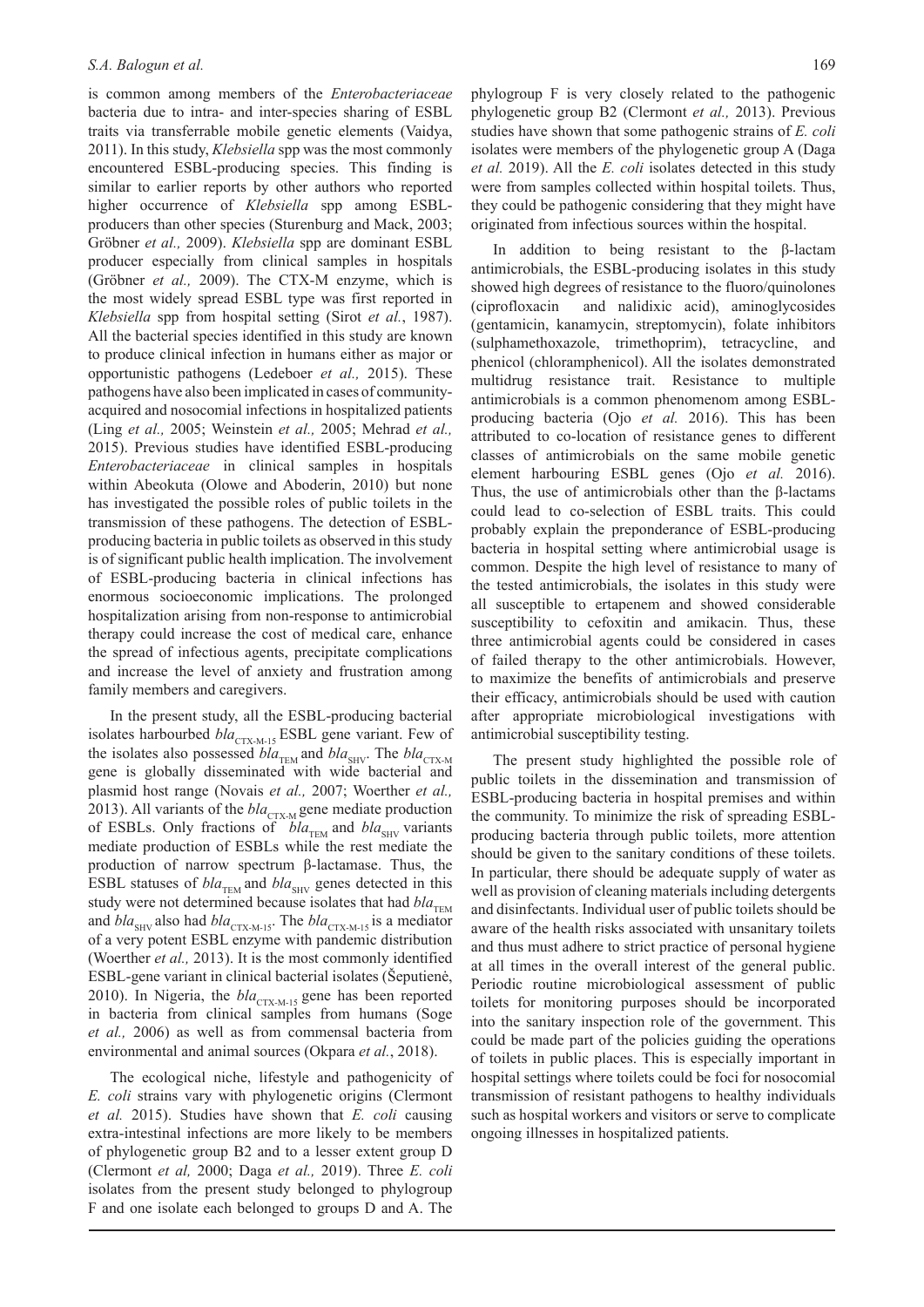#### **ACKNOWLEDGEMENT**

Authors acknowledge assess granted to collect samples from toilets and hospital waste water in Federal Medical Centre Abeokuta, Sacred Heart Hospital and State Hospital Abeokuta, Nigeria.

#### **STATEMENT OF CONFLICT OF INTEREST**

Authors declare no conflict of interest.

#### **REFERENCES**

- Bradford, P.A. (2001): Extended-spectrum-lactamases in the 21st century: characterization, epidemiology, and detection of this important resistance threat. *Clinical Microbiology Reviews* **14**(4): 933-951. https://doi. org/10.1128/cmr.14.4.933-951.2001.
- Bush K. and Bradford P.A (2016): β-lactams and β-lactamase inhibitors: an overview. *Cold Spring Harbor Perspective in Medicine* 6: a025247. https://doi. org/10.1101/cshperspect.a025247.
- Cantón, R. and Ruiz-Garbajosa, P. (2011). Co-resistance: an opportunity for the bacteria and resistance genes. *Current Opinion in Pharmacology* **11**(5): 477-485. https://doi.org/10.1016/j.coph.2011.07.007.
- Clermont, O., Bonacorsi, S. and Bingen, E. (2000). Rapid and simple determination of the Escherichia coli phylogenetic group. *Applied and Environmental Microbiology*, **66** (10): 4555-4558. https://doi. org/10.1128/aem.66.10.4555-4558.2000.
- Clermont, O., Christenson, J.K., Denamur, E., Gordon, D. M. (2013). The Clermont *Escherichia coli* phylotyping method revisited: improvement of specificity and detection of new phylo-groups. *Environ. Microbiol. Rep*. **5**(1), 58-65.
- Clermont, O., Gordon, D. and Denamur, E. (2015). Guide to the various phylogenetic classification schemes for Escherichia coli and the correspondence among schemes. *Microbiology* **161**: 980-988. https://doi.org/ 10.1099/mic.0.000063.
- CLSI. (2015). Clinical and Laboratory Standards Institute, Wayne, PA, USA. Clinical and Laboratory Standards Institute. Performance Standards for Antimicrobial Susceptibility Testing: Twenty-fifth Informational Supplement M100-S25. *Clinical and Laboratory Standards Institute, Wayne, PA, USA*.
- CLSI. (2016). Clinical and Laboratory Standards Institute.. Performance standards for antimicrobial susceptibility testing: 26th informational supplement. CLSI document M100S.Clinical and Laboratory Standards Institute, Wayne, PA, USA.
- CLSI. (2006). Clinical Laboratory Standard Institute. Performance standard for antimicrobial disc susceptibility test; Approved standard-9th Ed. Supplement M2-A9, **26**(1).
- Cullik, A., Pfeifer, Y., Prager, R., von Baum, H., Witte, W. (2010). A novel IS26 structure surrounds  $bla_{\text{CTX-M}}$  genes in different plasmids from German clinical *Escherichia coli* isolates. *J. Med. Microbiol*. **59**: 580-587.
- Daga, A.P., Koga, V.L., Soncini, J.G.M., de Matos, C.M., Perugini, M.R.P., Pelisson, M., Kobayashi, R.K.T. and Vespero, E.C. (2019). *Escherichia coli* bloodstream

infections in patients at a University Hospital: virulence factors and clinical characteristics. *Frontiers in Cellular and Infection Microbiology* 9(191). https://doi. org/10.3389/fcimb.2019.00191.

- Dayan, L. (2004): Transmission of *Neisseria gonorrhoeae* from a toilet seat. Sexually Transmitted Infections **80**:327. https://doi.org/10.1136/sti.2003.008714.
- Dziri, R., Klibi, N., Alonso, C. A., Said, L. B., Bellaaj, R., Slama, K. B., Boudabous, A. and Torres, C. (2016): Characterization of extended-spectrum β-lactamase (ESBL)-producing *Klebsiella*, *Enterobacter*, and *Citrobacter* obtained in environmental samples of a Tunisian hospital. *Diagnostic Microbiology and Infectious Disease* **86**(2): 190-193. https://doi. org/10.1016/j.diagmicrobio.2016.07.013.
- Greed, C. (2006): The role of the public toilet: pathogen transmitter or health facilitator? *Building Serv. Eng. Res. Technol*. **27**(2): 127-139
- Gröbner, S., Linke, D., Schütz, W., Fladerer, C., Madlung, J., Autenrieth, I. B., Witte, W. and Pfeifer, Y. (2009). Emergence of carbapenem-non-susceptible extended-spectrum β-lactamase-producing *Klebsiella pneumoniae* isolates at the University Hospital of Tübingen, Germany*. J. Med. Microbiol*. **58**: 912-922.
- Guet-Revillet, H., Le Monnier, A., Breton, N., Descamps, P., Lecuyer, H. Imane Alaabouche. I., Bureau, C. Nassif, X. and Zahar J-R., (2012) Environmental contamination with extended-spectrum β-lactamases: Is there any difference between *Escherichia coli* and *Klebsiella* spp? *American Journal of Infection Control* 40 (9): 845-848. https://doi.org/10.1016/j.ajic.2011.10.007.
- Hu, Y.J., Ogyu, A., Cowling B.J., Fukuda, K. and Pang, H.H. (2019): Available evidence of antibiotic resistance from extended-spectrum β-lactamase-producing Enterobacteriaceae in paediatric patients in 20 countries: a systematic review and meta-analysis. *Bulletin of the World Health Organization* 2019; **97**: 486-501B. https:// doi.org/10.2471/BLT.18.225698.
- Johnson, D.L., Mead, K.R., Lynch, R.A. and Hirst, D.V. (2013). Lifting the lid on toilet plume aerosol: a literature review with suggestions for future research. *American Journal of Infection Control,* **41**(3): 254-258. https://doi.org/10.1016/j.ajic.2012.04.330.
- Lautenbach, E., Patel, J.B., Bilker, W.B., Edelstein, P.H. and Fishman, N.O. (2001): Extended-Spectrum β-lactamase-producing Escherichia coli and Klebsiella pneumoniae: risk factors for infection and impact of resistance on outcomes. Clinical Infectious Diseases, **32**(8): 1162-1171, https://doi.org/10.1086/319757.
- Ledeboer, N.A., Lopansri, B.K., Dhiman, N., Cavagnolo, R., Carroll, K. C., Granato, P., Thomson, R. Jr, Butler-Wu, S. M., Berger, H., Samuel, L., Pancholi, P., Swyers, L., Hansen, G.T., Tran, N.K., Polage, C.R., Thomson, K.S., Hanson, N.D., Winegar, R. and Buchan, B.W. (2015): Identification of Gram-Negative Bacteria and Genetic Resistance Determinants from Positive Blood Culture Broths by Use of the Verigene Gram-Negative Blood Culture Multiplex Microarray-Based Molecular Assay. *Journal of Clinical Microbiology*, **53**(8), 2460- 2472. https://doi.org/10.1128/JCM.00581-15
- Ling, T.K.W., Xiong, J., Yu, Y., Lee, C. C., Ye, H. and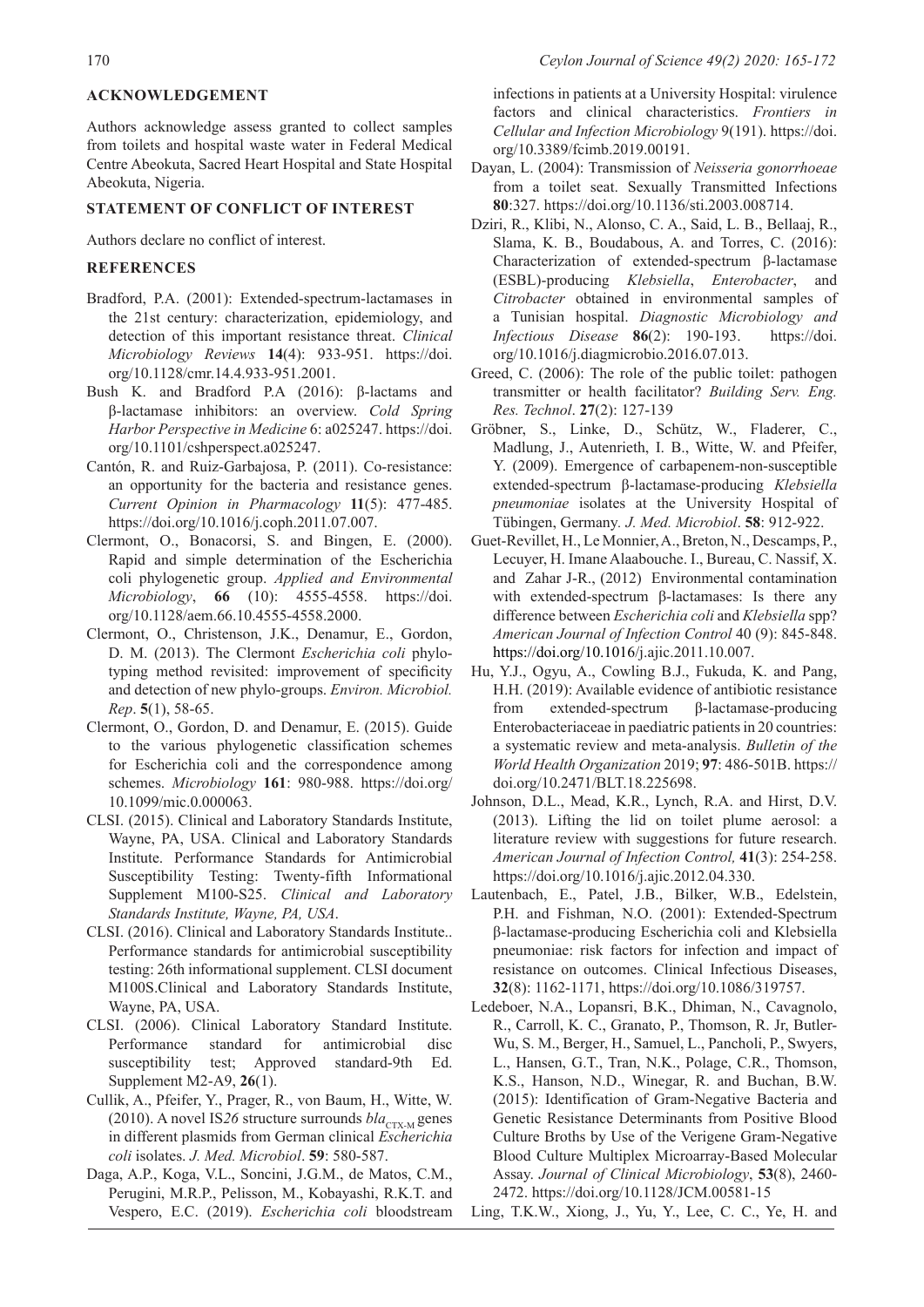#### *S.A. Balogun et al.* 171

Hawkey, P.M., The MK0826 China Study Group (2005): Multicenter antimicrobial susceptibility survey of Gram-negative bacteria isolated from patients with community-acquired infections in the People's Republic of China. *Antimicrobial Agents and Chemotherapy* **50**(1): 374-378. https://doi.org/10.1128/AAC.50.1.374- 378.2006

- Maharjan, A., Bhetwal, A., Shakya, S., Satyal, D., Shah, S., Joshi, G., Khanal, P.R., Parajuli, N.P. (2018). Ugly bugs in healthy guts! Carriage of multidrug-resistant and ESBL-producing commensal Enterobacteriaceae in the intestine of healthy Nepalese adults. *Infection and Drug Resistance*, **11**: 547-554. https://doi.org/10.2147/ IDR.S156593.
- Mahato, S., Mahato, A., Pokharel, E., Tamrakar, A. (2019): Detection of extended-spectrum beta-lactamaseproducing *E. coli* and *Klebsiella* spp. in effluents of different hospitals sewage in Biratnagar, Nepal. *BMC Research Notes*. **12**: 641. https://doi.org/10.1186/ s13104-019-4689-y
- Mehrad, B., Clark, N.M., Zhanel, G.G. and Lynch, J.P., 3rd (2015). Antimicrobial resistance in hospital-acquired gram-negative bacterial infections. *Chest,* **147**(5): 1413-1421. https://doi.org/10.1378/chest.14-2171
- Mesa, R.S., Blanc, V., Blanch, A.R., Cortés, P., González, J.J., Lavilla, S., Miró, E., Muniesa, M., Saco, M., Tórtola, M.T., Mirelis, B., Coll, P., Llagostera, M., Prats, G., Navarro, F. (2006): Extended-spectrum β-lactamase-producing Enterobacteriaceae in different environments (humans, food, animal farms and sewage), Journal of Antimicrobial Chemotherapy*,* **58**  (1): 211-215. https://doi.org/10.1093/jac/dkl211
- Novais, A., Cantón, R., Moreira, R., Peixe, L., Baquero, F. and Coque, T.M. (2007): Emergence and dissemination of Enterobacteriaceae isolates producing CTX-M-1-like enzymes in Spain are associated with IncFII (CTX-M-15) and broad-host-range (CTX-M-1, -3, and -32) plasmids. *Antimicrob Agents Chemother*. **51** (2):796-799. https://doi.org/10.1128/AAC.01070-06.
- Ojo, O.E., Schwarz, S. and Michael, G.B. (2016). Detection and characterization of extended-spectrum β-lactamaseproducing *Escherichia coli* from chicken production chains in Nigeria. *Vet. Microbiol*. **194**: 62-68. https:// doi.org/10.1016/j.vetmic.2016.04.022.
- Okpara, E.O., Ojo, O.E., Awoyomi, O.J., Dipeolu, M.A., Oyekunle, M.A., and Stefan S. (2019) Antimicrobial usage and presence of extended-spectrum β-lactamaseproducing Enterobacteriaceae in animal-rearing households of selected rural and peri-urban communities. *Vet Microbiology* **218**: 31-38
- Olesen, I., Hasman, H. and Aarestrup, F.M. (2004). Prevalence of beta-lactamases among ampicillinresistant *Escherichia coli* and *Salmonella* isolated from food animals in Denmark. *Microb*. Drug Resist. **10:** 334-340.
- Olowe, O.A. and Aboderin, B.W. (2010): Detection of extended spectrum  $\beta$ -lactamase producing strains of (*Escherichia coli*) and (*Klebsiella* sp.) in a tertiary health centre in Ogun State. *International Journal of Tropical Medicine* **5(**3): 62-64.

Peprah, D., Baker, K.K., Moe, C., Robb, K., Wellington,

N., Yakubu, H. and Null, C. (2015): Public toilets and their customers in low-income Accra, Ghana. *Environment and Urbanization* **27**(2): 589-604. https:// doi.org/10.1177/0956247815595918.

- Rubio-Perez, I., Martin-Perez, E., Garcia, D.D., Calvo, M.L. and Barrera, E.L. (2012): Extended-spectrum betalactamase-producing bacteria in a tertiary care hospital in Madrid: epidemiology, risk factors and antimicrobial susceptibility patterns. *Emerging Health Threats J*. **5:** 11589. https://doi.org/10.3402/ehtj.v5i0.11589.
- Ruppé, É., Woerther, P.L. and Barbier, F. (2015). Mechanisms of antimicrobial resistance in Gramnegative bacilli. *Annals of intensive care*, **5**(1): 21. doi:10.1186/s13613-015-0061-0.
- Šeputienė, V., Linkevičius, M., Bogdaitė, A., Povilonis, J., Plančiūnienė, R., Giedraitienė, A., Pavilonis, A. and Sužiedėlienė, E. : Molecular characterization of extended-spectrum β-lactamase producing *Escherichia coli* and *Klebsiella pneumoniae* isolates from hospitals in Lithuania. *Journal of Medical Microbiology.* **59**(10): 1263-1265. https://doi.org/10.1099/jmm.0.021972-0.
- Sirot, D., J. Sirot, R. Labia, A. Morand, P. Courvalin, A. Darfeuille-Michaud, R. Perroux, R. Cluzel 1987 Transferable resistance to third-generation cephalosporins in clinical isolates of Klebsiella pneumoniae: identification of CTX-1, a novel β-lactamase *Journal of Antimicrobial Chemotherapy*, **20**(3): 323-334, https://doi.org/10.1093/jac/20.3.323.
- Soge, O.O., Queenan, A.M., Ojo, K.K., Adeniyi, B.A., Roberts, M. C., 2006. CTX-M-15 extended-spectrum b-lactamase from Nigerian Klebsiella pneumoniae. *J. Antimicrob. Chemother.* **57**: 24-30.
- Solomon, F.B., Wadilo, F., Tufa, E.G. and Mitiku, M. (2017): Extended spectrum and metalobeta-lactamase producing airborne *Pseudomonas* aeruginosa and *Acinetobacter baumaniiin* restricted settings of a referral hospital: a neglected condition *Antimicrobial Resistance and Infection Control* **6**:106. https://doi. org/10.1186/s13756-017-0266-.
- Stürenburg, E. and Mack D. (2003) Extended-spectrum β-lactamases: implications for the clinical microbiology laboratory, therapy, and infection control. *Journal of Infection* **47**(4): 273-295. https://doi.org/10.1016/ S0163-4453(03)00096-3.
- Suen, L.K.P., Siu, G.K.H., Guo, Y.P., Yeung, S.K.W., Lo, K.Y.K. and O'Donoghue M. (2019):The public washroom - friend or foe? An observational study of washroom cleanliness combined with microbiological investigation of hand hygiene facilities. *Antimicrobial Resistance and Infection Control* **8**:47.
- Vading, M, Nauclér, P, Kalin, M, Giske, C.G. (2018): Invasive infection caused by Klebsiella pneumoniae is a disease affecting patients with high comorbidity and associated with high long-term mortality. *PLoSONE* **13** (4): e0195258. https://doi.org/10.1371/journal. pone.0195258.
- Vaidya V.K. (2011). Horizontal transfer of antimicrobial resistance by extended-spectrum β lactamase-producing Enterobacteriaceae. *Journal of Laboratory Physicians* **3** (1), 37-42. https://doi.org/10.4103/0974-2727.78563 Weinstein, R.A., Gaynes, R. and Edwards, J.R. (2005):